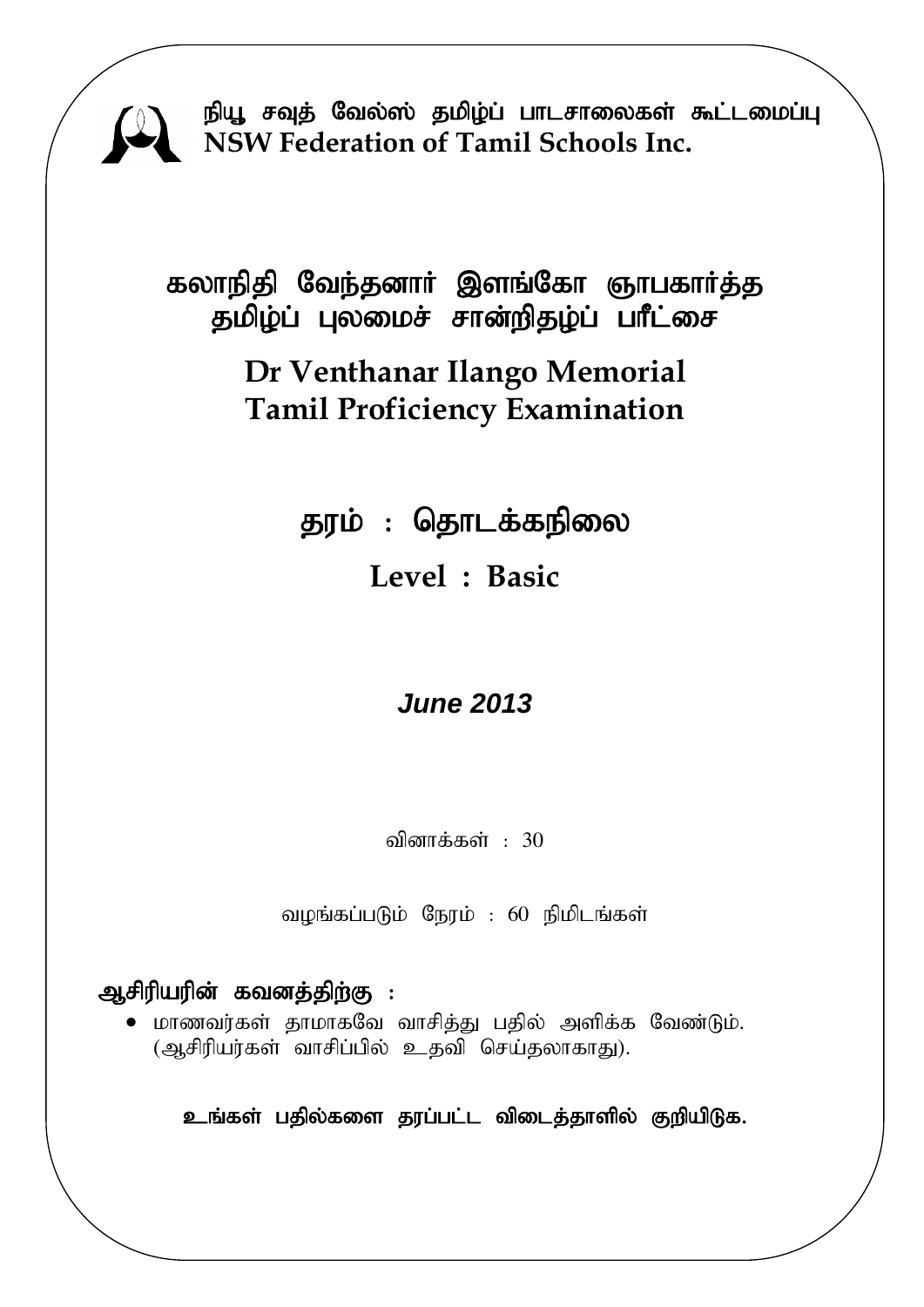**For questions 1 to 7, choose the sentence that best describes the action shown in the picture.**

1 முதல் 7 வரையுள்ள வினாக்களுக்கு அருகில் உள்ள படத்தில் நடக்கும் செய்கையைச் சரியாகக் குறிக்கும் வாக்கியத்தைத் தெரிவு செய்க.



- 1. ,e;j glj;jpy; \_\_\_\_\_\_\_\_\_\_\_\_\_\_\_\_\_\_\_\_\_\_\_\_\_
	- $(a)$  ஆடுகள் பால் குடிக்கின்றன.
	- $(b)$  ஆடுகள் தண்ணீர் குடிக்கின்றன.
	- $(C)$  ஆடு தண்ணீர் குடிக்கிறது.
	- $(d)$  மான்கள் தண்ணீர் குடிக்கின்றன.



2. ,e;j glj;jpy; \_\_\_\_\_\_\_\_\_\_\_\_\_\_\_\_\_\_\_\_\_\_\_\_\_  $(a)$  மயில் தோகையை விரித்து நிற்கிறது.  $(b)$  மயில் சிறகை விரித்து நிற்கிறது.  $(c)$  மயில் இறக்கையை விரித்து நிற்கிறது.  $(d)$  மயில் உணவை பார்த்து நிற்கிறது.

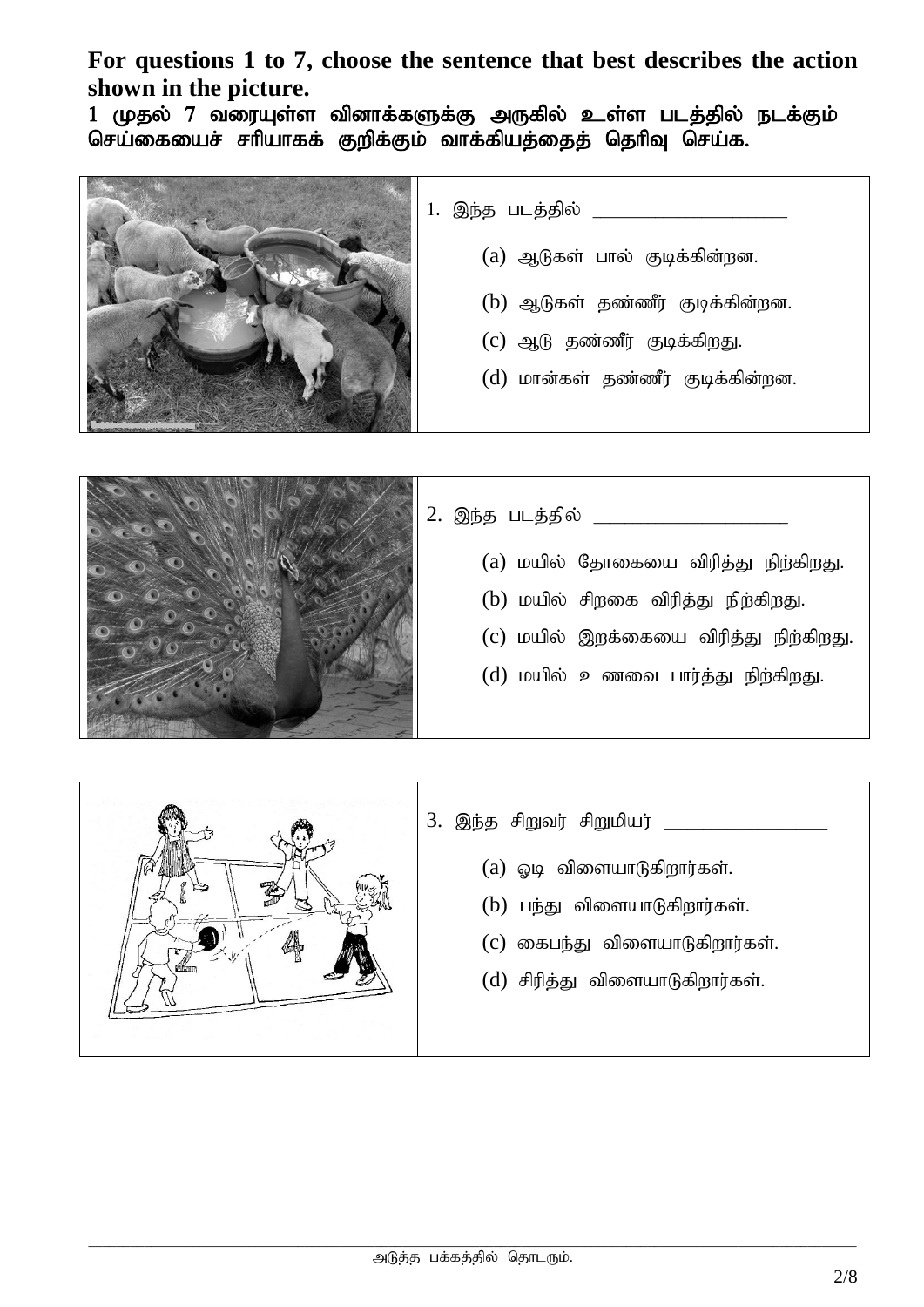

- 4. இந்த படத்தில் உள்ள சிறுவன் \_\_\_\_\_\_\_\_\_\_\_\_\_\_
	- $(a)$  சதுரங்கம் விளையாடுகிறார்.
	- $(b)$  சதுரங்கத்தை பார்த்து கொண்டு இருக்கிறார்.
	- $(c)$  மரபொம்மையை தொட்டு விளையாடுகிறார்.
	- $(d)$  மரபொம்மையை வரிசையாய் அடுக்குகிறார்.



- 5. glj;jpy; cs;s rpWkp \_\_\_\_\_\_\_\_\_\_\_\_\_\_\_\_\_\_\_\_\_\_\_\_\_  $(a)$  பழத்தை பார்த்து பயப்பிடுகிறார்.
	- $(b)$  பழத்தை மணந்து பார்க்கிறார்.
	- $(c)$  பழத்தை கடித்து சாப்பிடுகிறார்.
	- $(d)$  வாயை ஆ என்று காட்டுகிறார்.



- 6. NkhfDk; tdpjhTk; \_\_\_\_\_\_\_\_\_\_\_\_\_\_\_\_\_\_\_\_\_\_\_\_\_\_
	- $(a)$  கடைக்கு போகிறார்கள்.
	- $(b)$  பள்ளிக்கு ஓடிப் போகிறார்கள்.
	- $(c)$  பள்ளிக்கு நடந்து போகிறார்கள்.
	- $(d)$  ஓடுகிறார்கள்.



- 7. ,e;j glj;jpy; \_\_\_\_\_\_\_\_\_\_\_\_\_\_\_\_\_\_\_\_\_\_\_\_\_\_\_\_\_
	- $(a)$  அம்மா படம் வரைகிறார்.
	- $(b)$  ஆசிரியர் கணக்கு பாடம் நடத்துகிறார்.
	- $(c)$  மாணவர் கணக்கு பாடம் நடத்துகிறார்கள்.
	- $(d)$  ஆசிரியர் படம் வரைகிறார்.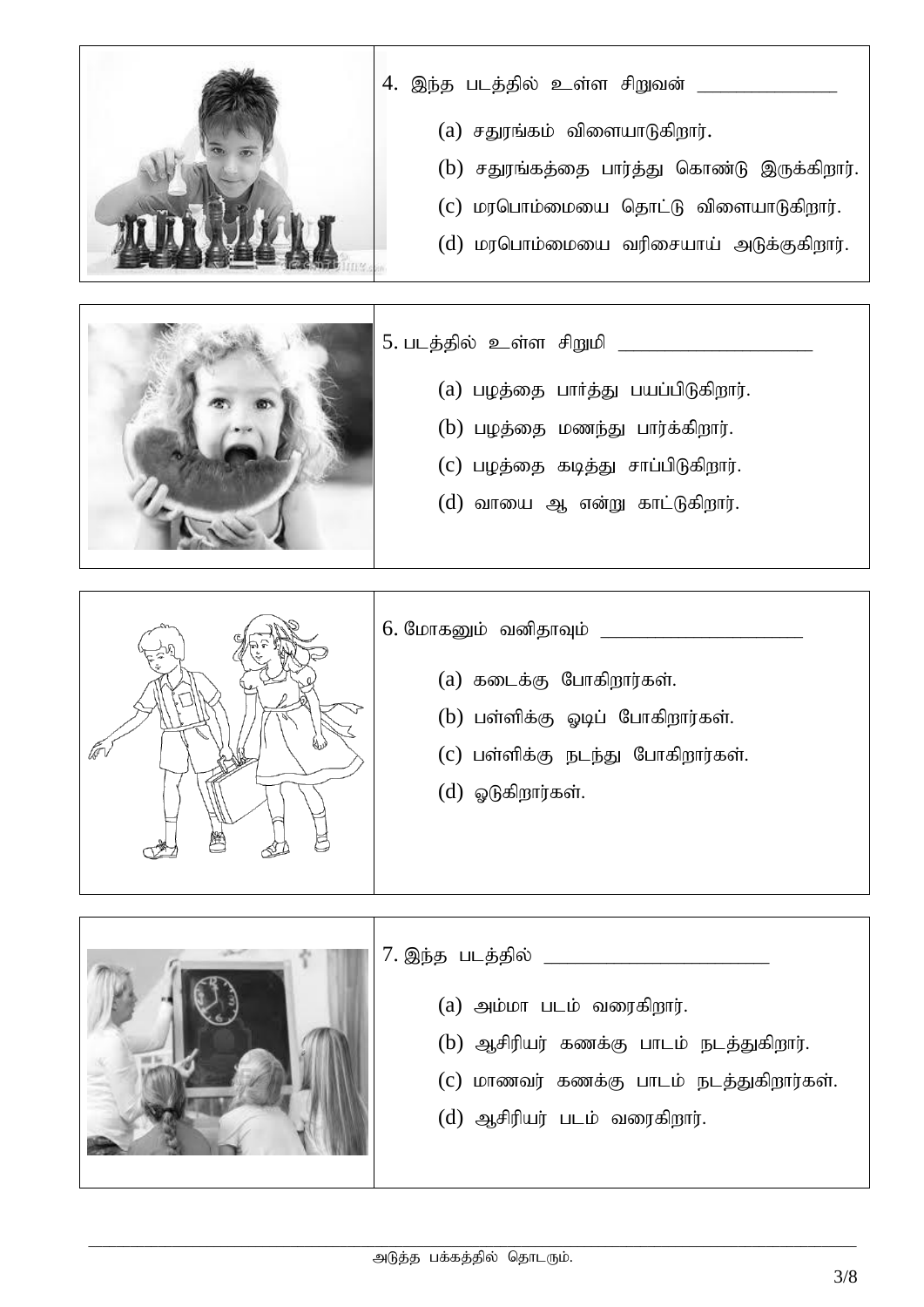Read and understand the Poem "unrestand" and answer the questions 8 to **11.**

யானை பாட்டை வாசித்து அவற்றில் இருந்து அறிந்த கருத்தைக் கொண்டு 8  $($ ழதல்  $11$  வரை உள்ள வினாக்களுக்கு விடையளிக்கவும்.



பெரிய யானை வந்தது சிறிய கண்ணால் பார்த்தது அகன்ற காதை ஆட்டியே அசைந்து அசைந்து நடந்தது

- 8. எந்த மிருகத்தை பற்றிய பாடல் இது?
	- $(a)$  யானை
	- $(b)$  பூனை
	- $(c)$  புலி
	- $(d)$  சிங்கம்
- 9. யானையின் கண் எப்படி இருந்தது?
	- $(a)$  பெரியதாக
	- $(b)$  சிறியதாக
	- $(c)$  குறுகியதாக
	- $(d)$  அகன்றதாக

 $10.$  யானை அகன்ற காதை \_

- $(a)$   $\partial h$   $\dot{\partial}$   $\partial g$   $\dot{\partial}$   $\partial g$   $\dot{\partial}$
- $(b)$  நடந்தது.
- $(c)$  *Quubj.*
- $(d)$  பார்த்தது.
- $11.$  பெரிய யானை எப்படி நடந்தது?
	- $(a)$  வளைந்து வளைந்து
	- $(b)$  அசைந்து அசைந்து
	- $(c)$  குதித்து குதித்து
	- $(d)$  துள்ளி துள்ளி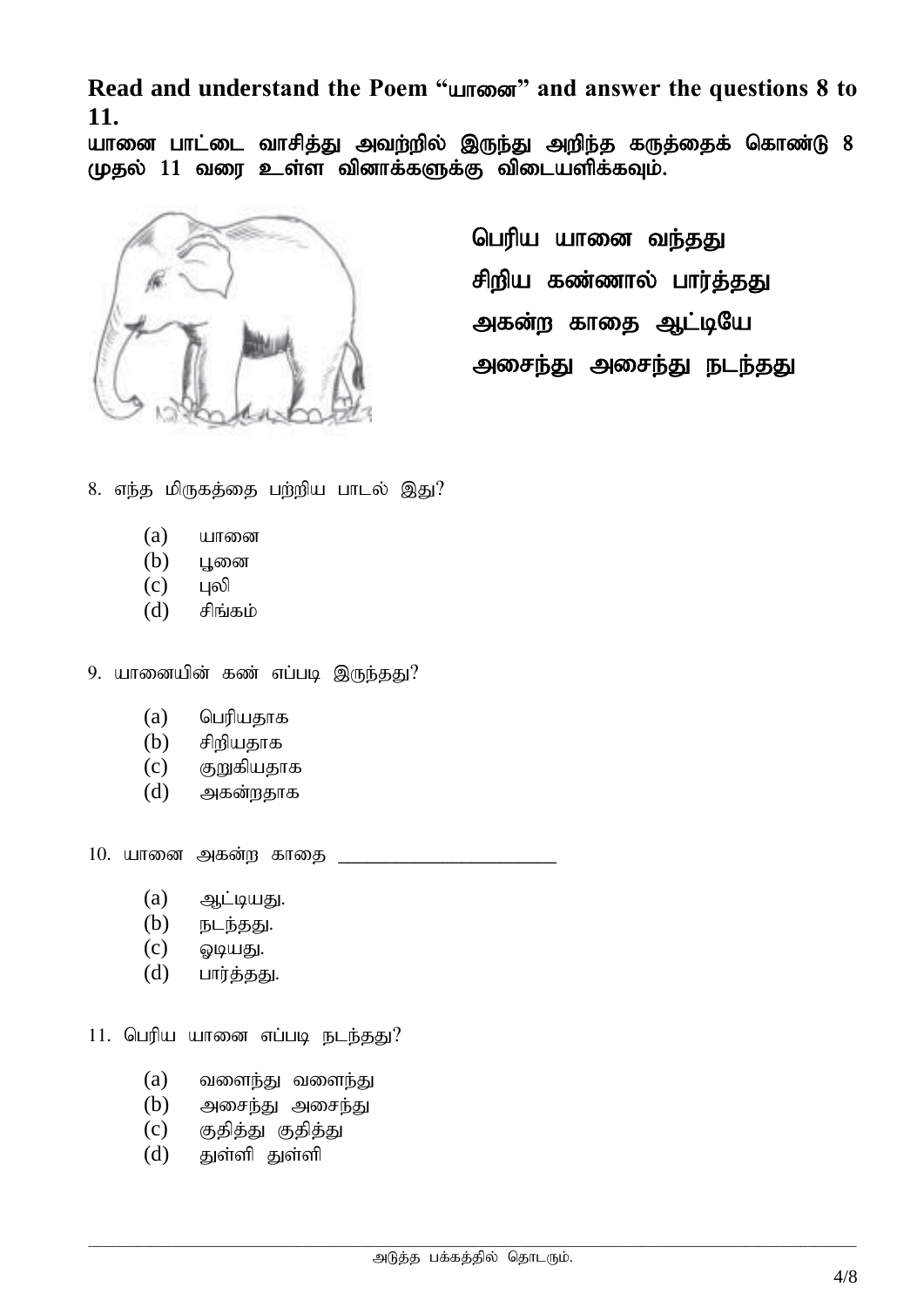## **For questions 12-13 choose the correct spelling of the underlined word that is spelt incorrectly in the given sentence.**

12-13 கேள்விகளில் பிழையான ஒரு சொல் கோடிட்டு காட்டப்பட்டுள்ளது. அதற்குரிய சரியான சொல் எது $?$ 

12. அகத்தின் அளகு முகத்தில் தெரியும்.

- $(a)$   $\mathfrak{Alg}(\mathfrak{G})$
- $(b)$  அலகு
- $(c)$  அளவு
- $(d)$  அழுக்கு

13. நாங்கள் <u>வருகிறேன்.</u>

- $(a)$  வருகிறாள்
- $(b)$  வருகிறோம்
- $(c)$  வருகிறான்
- $(d)$  வருகிறார்கள்

#### **For questions 14 to 15, choose the best answer.**

#### 14 (முதல் 16 வரையுள்ள வினாக்களில் ஒவ்வொரு கோடிட்ட இடத்திலும் பொருத்தமான சொல்லைத் தெரிவு செய்க.

14. ,g;nghOJ ntspNa kio nga;J nfhz;L \_\_\_\_\_\_\_\_\_\_\_\_\_\_\_\_\_\_\_\_\_\_\_\_\_\_\_\_\_\_\_\_\_

- $(a)$  இருந்தது.
- $(b)$  இருக்கும்.
- $(c)$  இருக்கின்றது.
- $(d)$  இருக்கின்றன.

15. குமான் நாளை பேச்சு போட்டியில்

- $(a)$  பேசுகிறான்.
- $(b)$   $Q_{L}$ சுகிறாள்.
- $(c)$  பேசுகிறோம்.
- $(d)$  பேசுவான்.

### **For questions 16 to 18 choose the word that has the closest meaning to the underlined word.**

16 முதல் 18 வரை கோடிட்ட சொல்லுக்கு ஒத்த கருத்துள்ள சொல்லை தெரிவு செய்க.

 $16.$  சூரியன் கிழக்கு திசையில் <u>உதித்தது</u>.

- (a) தோன்றியது
- $(b)$  வந்தது
- $(c)$  எழுந்தது
- $(d)$  நின்றது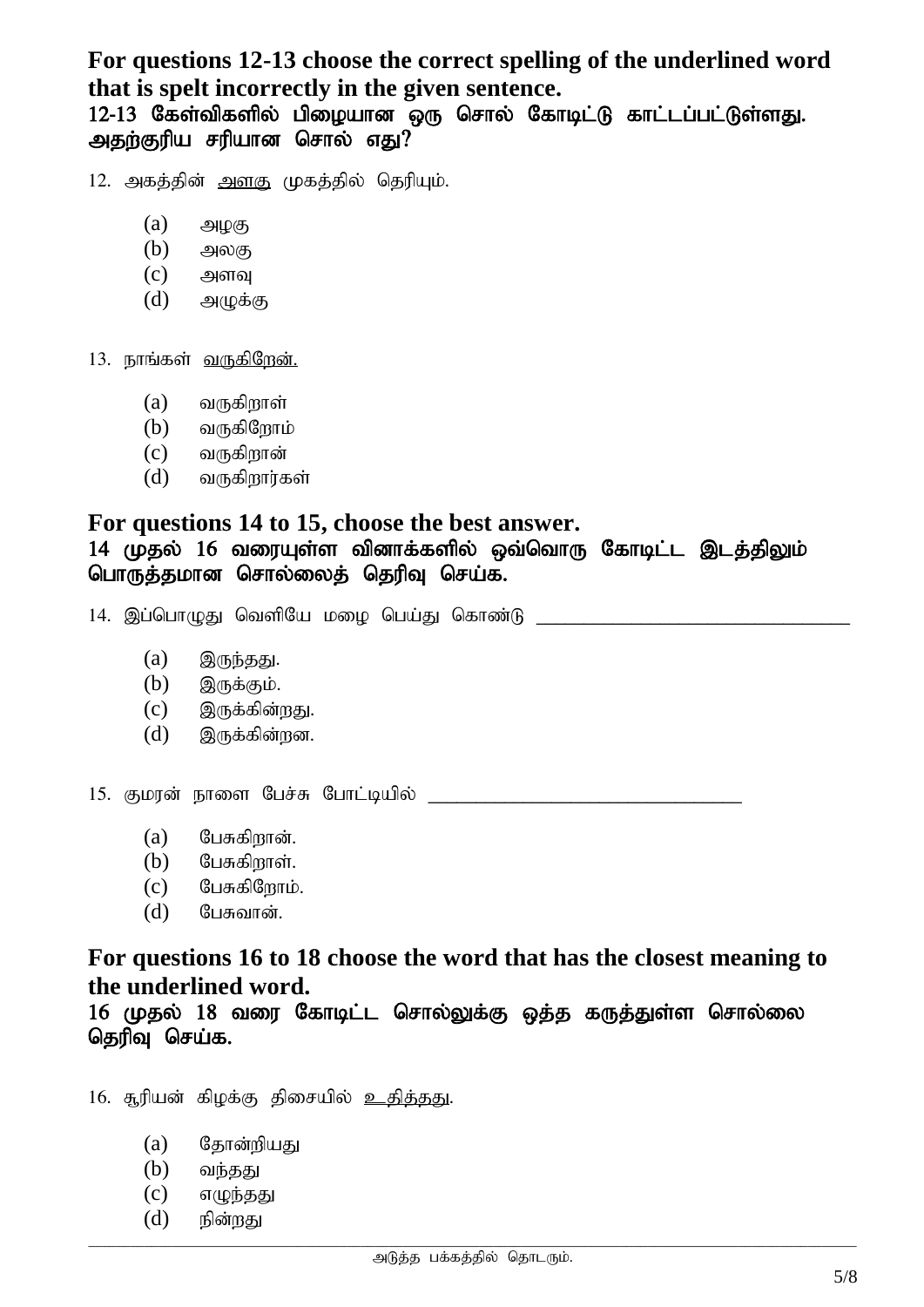17. அம்மா நிவேதாவை <u>நித்திரையில்</u> இருந்து எழுப்பினாள்.

- $(a)$  உறக்கத்தில்
- $(b)$  படிப்பகில்
- $(c)$  விழிப்பதில்
- $(d)$  உட்கார்ந்திருப்பதில்
- 18. ஆசிரியர் பெற்றோரை அழைத்து வரும்படி கூறினார்.
	- $(a)$  தாத்தா பாட்டியை
	- (b) khkh khkpia
	- $(c)$  அம்மா அப்பாவை
	- $(d)$  அத்தை மாமாவை

# **For questions 19 to 21 choose the word that has the opposite meaning to the underlined word.**

19 முதல் 21 வரை கோடிட்ட சொல்லுக்கு எதிர் கருத்துள்ள சொல்லை தெரிவு செய்க.

- 19. இனியன் சந்திராவை விட சிறிது <u>உயரம்</u>.
	- $(a)$  அகலம்
	- $(b)$  நீளம்
	- $(c)$  சூள்ளம்
	- $(d)$  வெள்ளை

 $20.$  வனிதா பெரிய ஏணியில் ஏறி பூவை பறித்தாள்.

- $(a)$   $\mathbb{B}$ ளமான
- $(b)$  சிறிய
- $(c)$  **p**\_ult $\mu$ form
- $(d)$  குட்டையான

 $21.$  அந்த தறுப்பு பை பார்க்க அழகாக இருந்தது.

- $(a)$  சிவப்ப
- $(b)$  மஞ்சள்
- $(c)$  வெள்ளை
- $(d)$   $\mathsf{r}_{\mathsf{B}}^{\mathsf{B}}$ லம்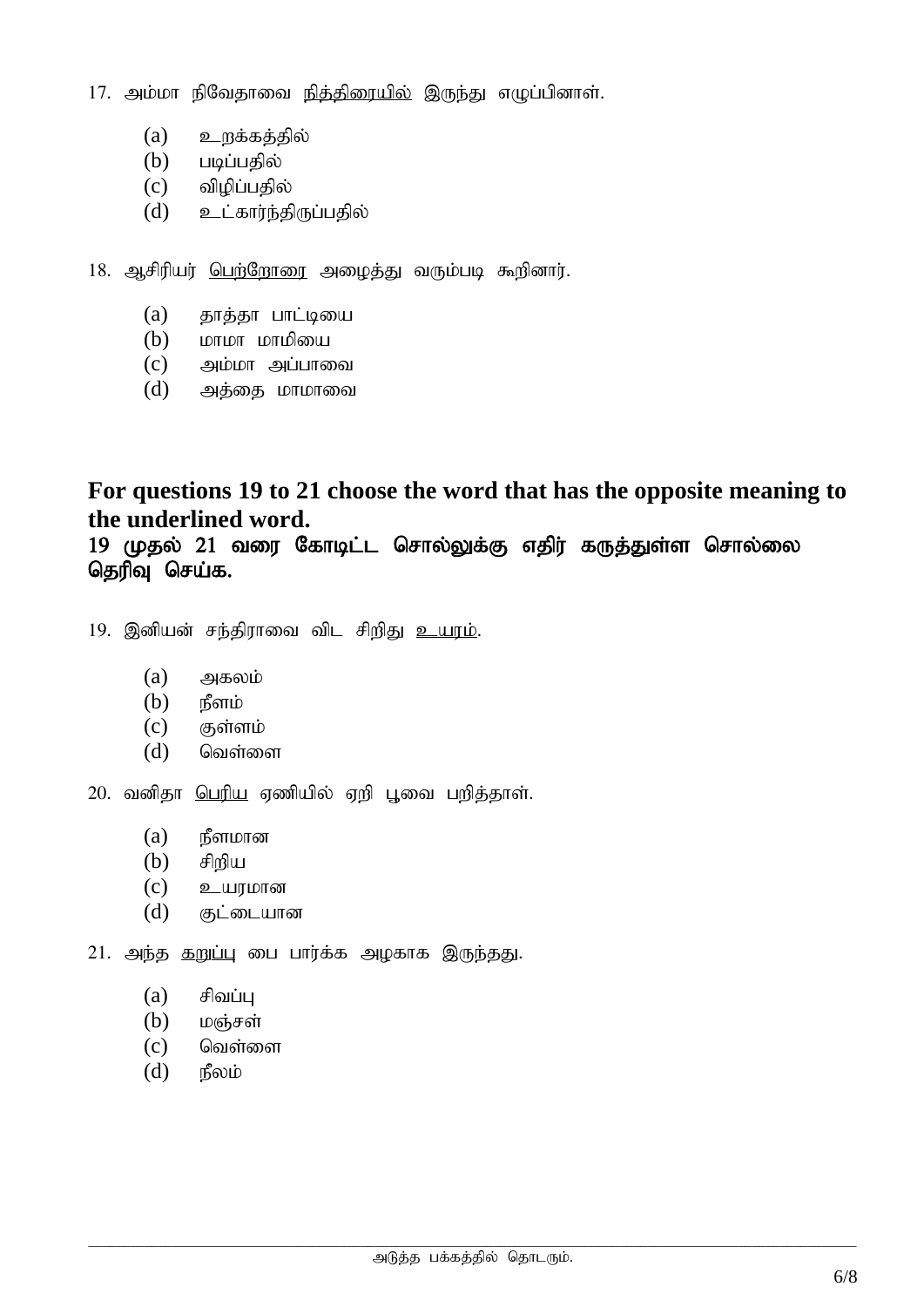#### **For questions 22 to 23 rearrange the sentences in order.**  $22$ - $23$  கேள்விகளுக்கு தூப்பட்ட வசனங்களை சரியான ஒழுங்கில் அமைத்துக் காட்டுக.

22.

- 1. ஆசிரியர் எல்லோரையும் ''சரிகமபதநி'' பாடச் சொன்னார்.
- 2. ஆசிரியர் பாட்டு புத்தகத்தை எடுத்து மேசையில் வைக்கச் சொன்னார்.
- 3. பள்ளியில் பாட்டு வகுப்பு ஆரம்பித்தது.
- 4. மாணவர்கள் "சரிகமபதநி" பாடினார்கள்.
	- (a)  $1,2,3,4$  (b)  $3,2,1,4$  (c)  $2,1,3,4$  (d)  $3,1,2,4$

23.

- 1. வாணியை அம்மா பள்ளிக்கு செல்லுவதற்கு ஆயத்தம் ஆகும் படி சொன்னார்கள்.
- $2.$  வாணி சாமி கும்பிட்டு வந்து சாப்பிட்டாள்.
- 3. புத்தகப் பையை எடுத்துக் கொண்டு பள்ளிக்கு புறப்பட்டாள்.
- 4. வாணி பல் தேய்த்து குளித்து சீருடை அணிந்தாள்.
	- (a)  $4,3,2,1$  (b)  $1,2,3,4$  (c)  $1,3,4,2$  (d)  $1,4,2,3$

Read and understand the Poem "unium unic<sup>2</sup>" and answer the questions **24 to 27.**

பாப்பா பாட்டை வாசித்து அவற்றில் இருந்து அறிந்த கருத்தைக் கொண்டு  $24$  (முதல்  $27$  வரை உள்ள வினாக்களுக்கு விடையளிக்கவும்.

## பாரதியாரின் பாப்பா பாட்டு



லடி விளையாடு பாப்பா நீ லய்ந்திருக்கலாகாது பாப்பா கூடி விளையா $\beta$  பாப்பா ஒரு குழந்தையை வையாதே பாப்பா லடி விளையாடு பாப்பா

பாலைப் பொழிந்து தரும் பாப்பா அந்த பசு மிக நல்லதடி பாப்பா வாலைக் குழைத்து வரும் நாய் தான் அது மனிதர்க்கு தோழனடி பாப்பா.

 $24.$  பாரதியார் யாருக்காக இந்த பாடலை பாடியுள்ளார்?

- $(a)$   $\Box$
- $(b)$   $L$
- $(c)$   $E$ <sub>D</sub> $\pi$
- $(d)$  மனிகர்